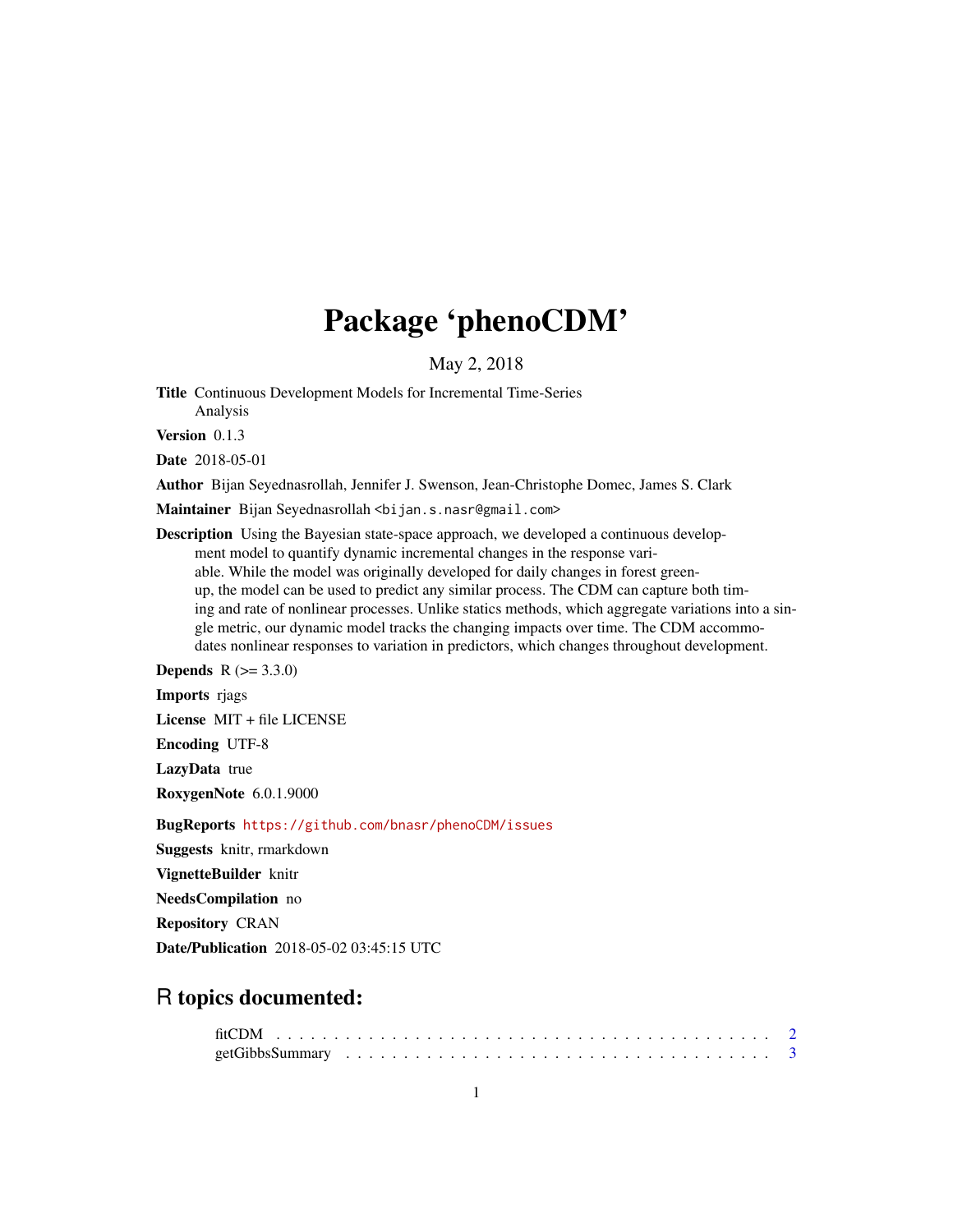<span id="page-1-0"></span>

| Index |  |  |  |  |  |  |  |  |  |  |  |  |  |  |  |  |  |  |
|-------|--|--|--|--|--|--|--|--|--|--|--|--|--|--|--|--|--|--|
|       |  |  |  |  |  |  |  |  |  |  |  |  |  |  |  |  |  |  |
|       |  |  |  |  |  |  |  |  |  |  |  |  |  |  |  |  |  |  |
|       |  |  |  |  |  |  |  |  |  |  |  |  |  |  |  |  |  |  |
|       |  |  |  |  |  |  |  |  |  |  |  |  |  |  |  |  |  |  |

fitCDM *Fit a CDM Model*

#### Description

This function fits a CDM model on the input data as it is described by the phenoSim function.

#### Usage

```
fitCDM(x, z, connect = NULL, nGibbs = 1000, nBurnin = 1, n.adapt = 100,
  n.chains = 4, quiet = FALSE, calcLatentGibbs = FALSE, trend = +1)
```
#### Arguments

| X               | Matrix of predictors $[N x p]$ .                                                                                                                                |
|-----------------|-----------------------------------------------------------------------------------------------------------------------------------------------------------------|
| z               | Vector of response values [N $x$ 1].                                                                                                                            |
| connect         | The connectivity matrix for the z vector $[n \times 2]$ . Each row contains the last and<br>next elements of the time-series. NA values indicate not connected. |
| nGibbs          | Number of MCMC itterations                                                                                                                                      |
| nBurnin         | Number of burn-in itterations.                                                                                                                                  |
| n.adapt         | Number of itterations for adaptive sampling                                                                                                                     |
| n.chains        | Number of MCMC chains                                                                                                                                           |
| quiet           | logical value indicating whether to report the progress                                                                                                         |
| calcLatentGibbs |                                                                                                                                                                 |
|                 | logical value indicating whether to calculate the latent states                                                                                                 |
| trend           | time-series expected trend as -1: decreasing, +1: increasing, 0: not constrained                                                                                |

#### Examples

#Summarize CDM Model Ouput

```
ssSim <- phenoSim(nSites = 2, #number of sites
                 nTSet = 30, #number of Time steps
                 beta = c(1, 2), #beta coefficients
                  sig = .01, #process error
                  tau = .1, #observation error
                 plotFlag = TRUE, #whether plot the data or not
                 miss = 0.05, #fraction of missing data
                 ymax = c(6, 3) #maximum of saturation trajectory
```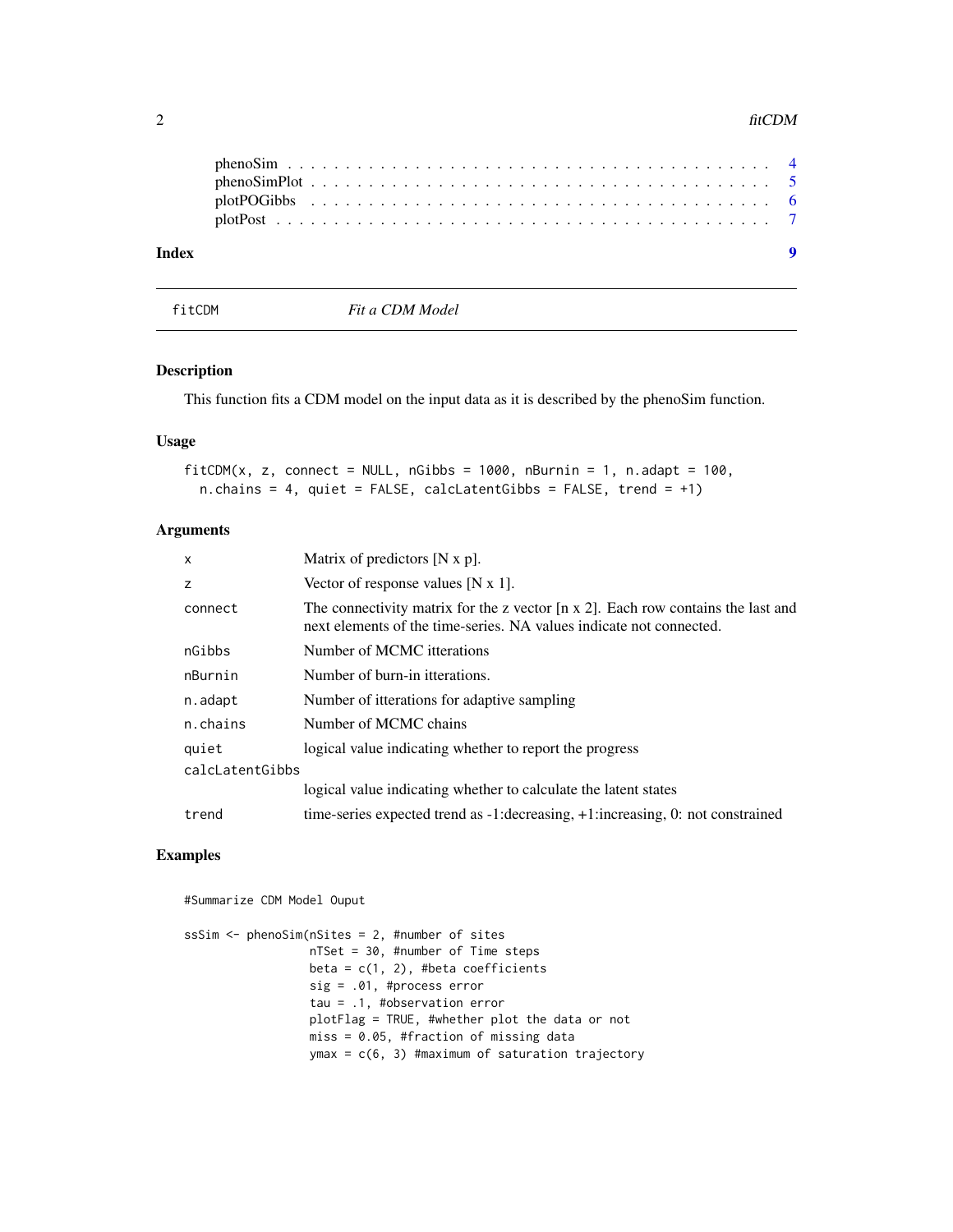```
\mathcal{L}ssOut <- fitCDM(x = ssSim$x, #predictors
                nGibbs = 200,
                nBurnin = 100,
                z = ssSim$z,#response
                connect = ssSim$connect, #connectivity of time data
                quiet=TRUE)
summ <- getGibbsSummary(ssOut, burnin = 100, sigmaPerSeason = FALSE)
colMeans(summ$ymax)
colMeans(summ$betas)
colMeans(summ$tau)
colMeans(summ$sigma)
```
getGibbsSummary *Summarize Output of the CDM Model*

#### Description

This function return a summary of the output from the Gibbs-Sampling of the CDM model.

#### Usage

```
getGibbsSummary(ssOut, burnin = NULL, colNames = NULL,
  sigmaPerSeason = TRUE)
```
#### Arguments

| ssOut    | CDM output list.                                                                              |
|----------|-----------------------------------------------------------------------------------------------|
| burnin   | Number of burnin itterations.                                                                 |
| colNames | vector of charachters includes names of each variable in the output.                          |
|          | sigmaPerSeason logical value indicating whether each site/season has a separate process error |

#### Examples

#Summarize CDM Model Ouput

```
ssSim <- phenoSim(nSites = 2, #number of sites
                 nTSet = 30, #number of Time steps
                 beta = c(1, 2), #beta coefficients
                  sig = .01, #process error
                  tau = .1, #observation error
                  plotFlag = TRUE, #whether plot the data or not
                 miss = 0.05, #fraction of missing data
                  ymax = c(6, 3) #maximum of saturation trajectory
```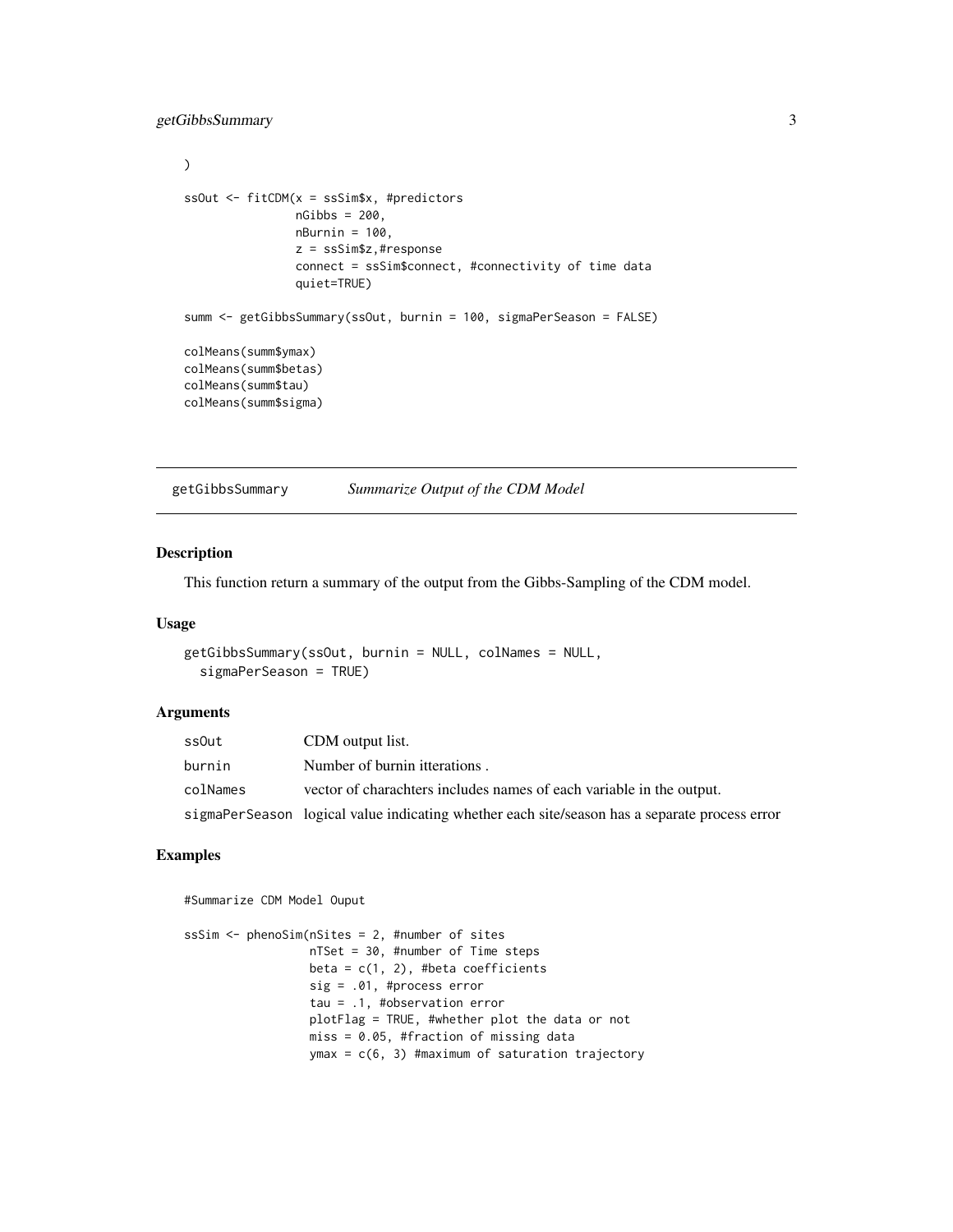#### <span id="page-3-0"></span>4 phenoSim

```
)
ssOut <- fitCDM(x = ssSim$x, #predictors
               nGibbs = 200,nBurnin = 100,
                z = ssSim$z,#response
                connect = ssSim$connect, #connectivity of time data
                quiet=TRUE)
summ <- getGibbsSummary(ssOut, burnin = 100, sigmaPerSeason = FALSE)
colMeans(summ$ymax)
colMeans(summ$betas)
colMeans(summ$tau)
colMeans(summ$sigma)
```
phenoSim *Simulate Green-up Phenology Data*

#### Description

This function return a set of simulated data for multiple green-up phenology time-series.

#### Usage

```
phenoSim(nSites = 1000, nTSet = c(3:6), p = 2, beta = NULL, sig = 0.1,
  tau = 0.01, miss = 0, plotFlag = FALSE, ymax = 1, trend = +1)
```
#### Arguments

| nSites   | Number of sites/seasons                                                                              |
|----------|------------------------------------------------------------------------------------------------------|
| nTSet    | A vector of integer values. Length of each time-series will be randomly sampled<br>from this vector. |
| p        | Number of predictors in the model.                                                                   |
| beta     | Beta coefficients                                                                                    |
| sig      | Process error.                                                                                       |
| tau      | Observation error.                                                                                   |
| miss     | Fraction of missing data.                                                                            |
| plotFlag | logical value indicating whether to plot the resulted time-series.                                   |
| ymax     | Asymptotic maximum values.                                                                           |
| trend    | time-series expected trend as -1: decreasing, +1: increasing, 0: not constrained                     |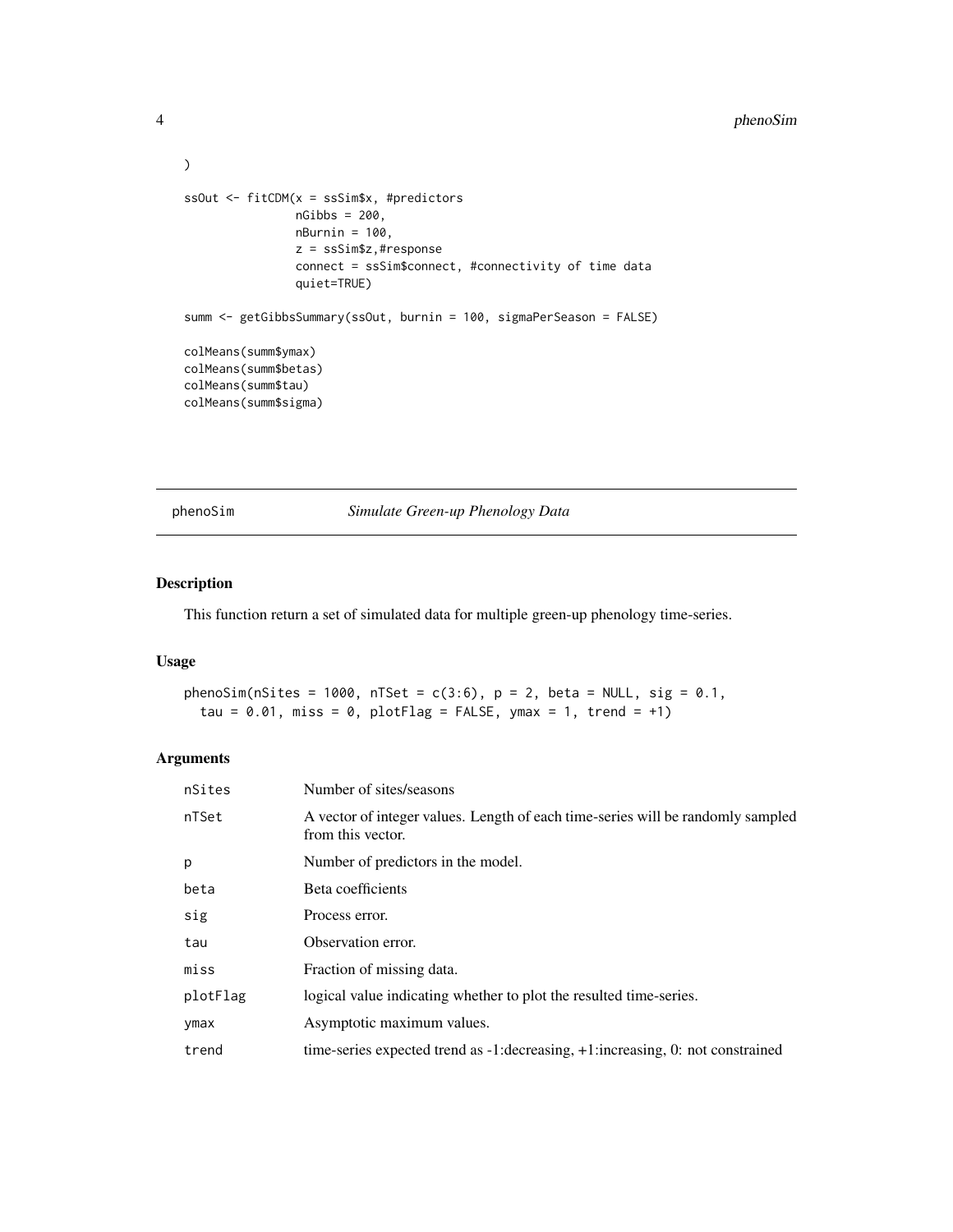#### <span id="page-4-0"></span>phenoSimPlot 5

#### Examples

```
#Simulate Phenology Data
ssSim <- phenoSim(nSites = 2, #number of sites
                 nTSet = 30, #number of time steps
                  beta = c(1, 2), #beta coefficients
                  sig = .01, #process error
                  tau = .1, #observation error
                  plotFlag = TRUE, #whether plot the data or not
                  miss = 0.05, #fraction of missing data
                  ymax = c(6, 3) #maximum of saturation trajectory
)
```
phenoSimPlot *Plot Simulated Phenology Data*

#### Description

This function plots the time-series data described with a connectivity matrix.

#### Usage

```
phenoSimPlot(z, connect, add = FALSE, col = "blue", ylim = range(z, na.rm= TRUE), pch = 1, lwd = 1)
```
#### Arguments

| z       | A vector of time-series data $[n \times 1]$                                                                                                                  |
|---------|--------------------------------------------------------------------------------------------------------------------------------------------------------------|
| connect | The connectivity matrix for the z vector $[n \times 2]$ . Each row contains the last and<br>next elements of the time-series. NA values means not connected. |
| add     | logical value indicating whether the plot should be overlaid on the current panel.                                                                           |
| col     | The color variable as charachter                                                                                                                             |
| vlim    | Range of the y axis                                                                                                                                          |
| pch     | pch value for the symbols                                                                                                                                    |
| lwd     | lwd value for line tickness                                                                                                                                  |
|         |                                                                                                                                                              |

#### Examples

```
#Simulate Phenology Data
ssSim <- phenoSim(nSites = 2, #number of sites
                 nTSet = 30, #number of time steps
                 beta = c(1, 2), #beta coefficients
                  sig = .01, #process error
                  tau = .1, #observation error
                  plotFlag = TRUE, #whether plot the data or not
```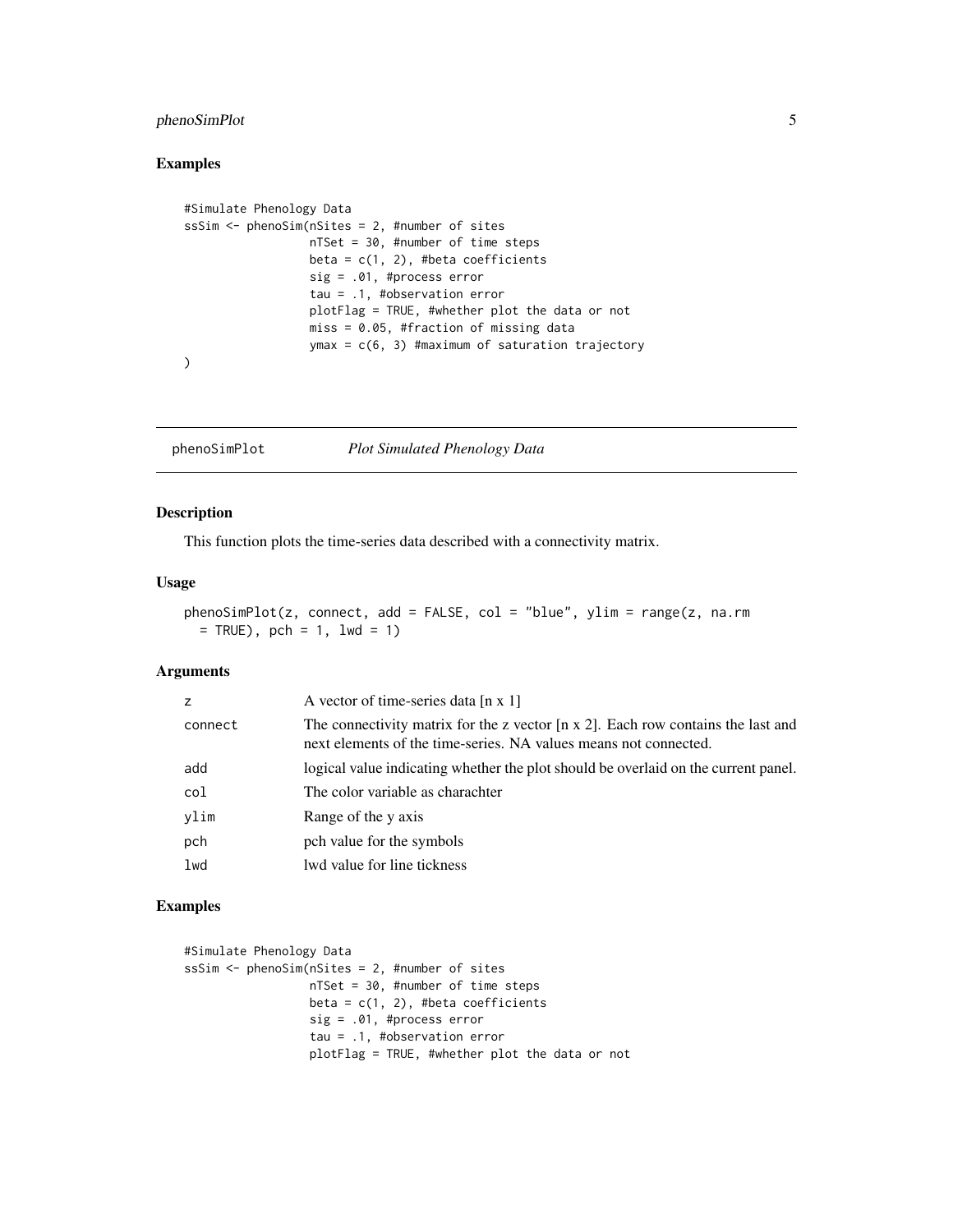```
miss = 0.05, #fraction of missing data
                  ymax = c(6, 3) #maximum of saturation trajectory
)
#Plot Simulated Data
```
phenoSimPlot(ssSim\$z, ssSim\$connect)

plotPOGibbs *Plot Observed vs Predicted*

#### Description

This function plot posterior distributions of the parameters.

#### Usage

```
plotPOGibbs(o, p, nburnin = NULL, xlim = range(o, na.rm = TRUE),
 ylim = range(p, na.rm = TRUE), xlab = "Observed", ylab = "Predicted",
 colSet = c("#fb8072", "#80b1d3", "black"), cex = 1, lwd = 2, pch = 19)
```
#### Arguments

| O       | Observed vector                                    |
|---------|----------------------------------------------------|
| р       | Predicted Gibbs samples                            |
| nburnin | numbe of burn-in itterations                       |
| xlim    | x-axis range                                       |
| ylim    | y-axis range                                       |
| xlab    | x-axis label                                       |
| ylab    | y-axis label                                       |
| colSet  | vector of colors for points, bars and the 1:1 line |
| cex     | cex value for size                                 |
| 1wd     | line width                                         |
| pch     | pch value for symbols                              |

### Examples

| ssSim $\le$ - phenoSim(nSites = 2, #number of sites |
|-----------------------------------------------------|
| $nTSet = 30$ , #number of Time steps                |
| beta = $c(1, 2)$ , #beta coefficients               |
| $sig = .01$ , #process error                        |
| $tau = .1$ , #observation error                     |
| $plotFlag = TRUE,$ #whether plot the data or not    |
| $miss = 0.05$ , #fraction of missing data           |
| $ymax = c(6, 3)$ #maximum of saturation trajectory  |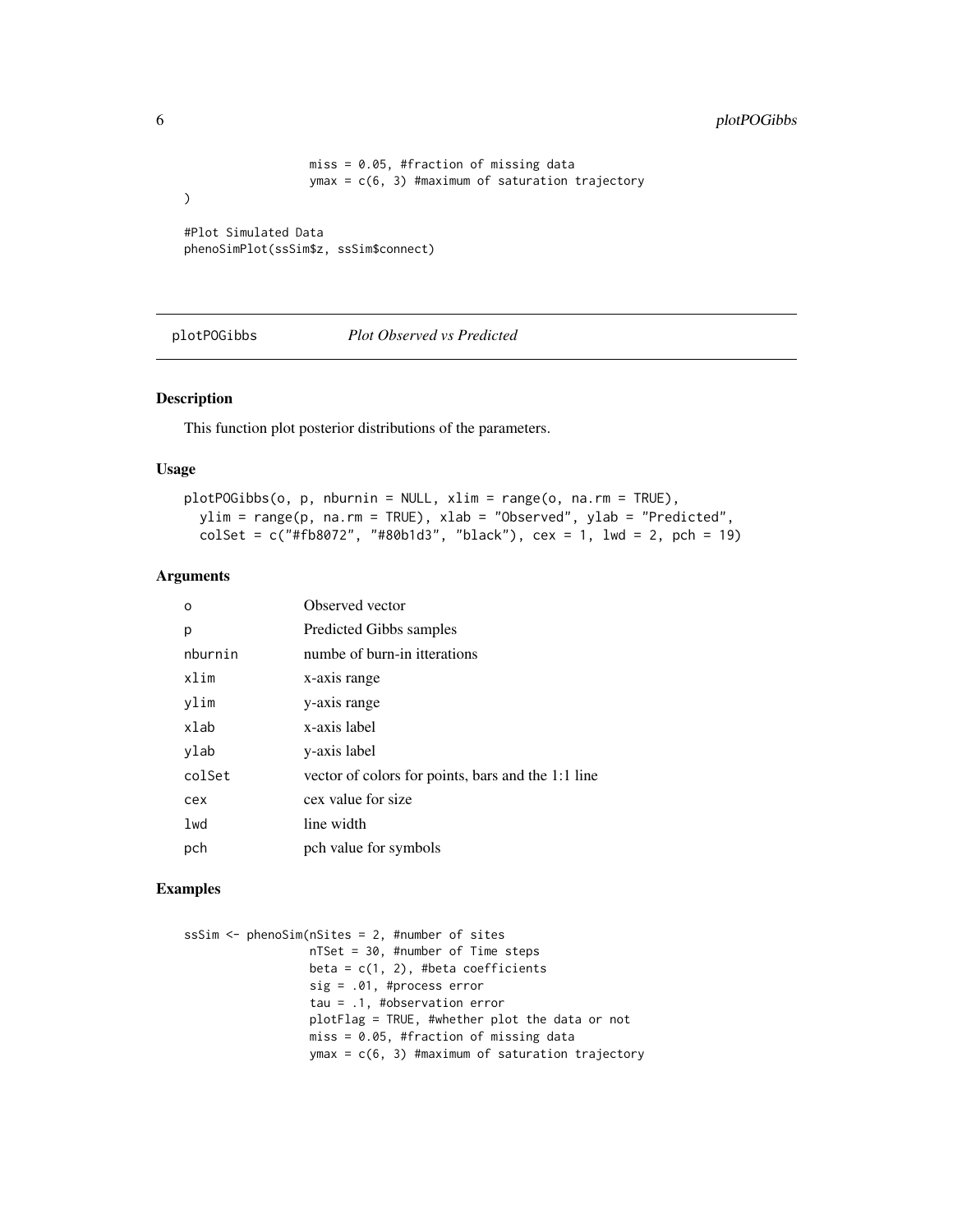#### <span id="page-6-0"></span>plotPost 7 and 2012 12:00 plotPost 7 and 2012 12:00 plotPost 7 and 2012 12:00 plotPost 7 and 2012 12:00 plotPost

)

```
ssOut <- fitCDM(x = ssSim$x, #predictors
                nGibbs = 200,
                nBurnin = 100,
                z = ssSim$z,#response
                connect = ssSim$connect, #connectivity of time data
                quiet=TRUE)
summ <- getGibbsSummary(ssOut, burnin = 100, sigmaPerSeason = FALSE)
colMeans(summ$ymax)
colMeans(summ$betas)
colMeans(summ$tau)
colMeans(summ$sigma)
par(mfrow = c(1,3), oma = c(1,1,3,1), mar=c(2,2,0,1), fontaxis=2)plotPost(chains = ssOut$chains[,c("beta.1", "beta.2")], trueValues = ssSim$beta)
plotPost(chains = ssOut$chains[,c("ymax.1", "ymax.2")], trueValues = ssSim$ymax)
plotPost(chains = ssOut$chains[,c("sigma", "tau")], trueValues = c(ssSim$sig, ssSim$tau))
mtext('Posterior distributions of the parameters', side = 3, outer = TRUE, line = 1, font = 2)
legend('topleft', legend = c('posterior', 'true value'),
     col = c('black', 'red'), 1ty = 1, 0ty = 'n', cex=1.5, 1wd = 2)yGibbs <- ssOut$latentGibbs
zGibbs <- ssOut$zpred
o <- ssOut$data$z
p <- apply(ssOut$rawsamples$y, 1, mean)
R2 \leq cor(na.omit(cbind(o, p)))[1,2]<sup>^2</sup>
#Plot Observed vs Predicted
par( mar=c(4,4,1,1), font.axis=2)
plotPOGibbs(o = o, p = zGibbs,xlim = c(0,10), ylim = c(0,10),cex = .7, nburnin = 1000)
            points(o, p, pch = 3)
mtext(paste0('R<sup>2</sup> = ', signif(R2, 3)), line = -1, cex = 2, font = 2, side = 1, adj = .9)
legend('topleft', legend = c('mean', '95th percentile', '1:1 line', 'latent states'),
      col = c('#fb8072','#80b1d3','black', 'black'),
      bty = 'n', cex=1.5,
      lty = c(NA, 1, 2, NA), lwd = c(NA, 2, 2, 2), pch = c(16, NA, NA, 3))
```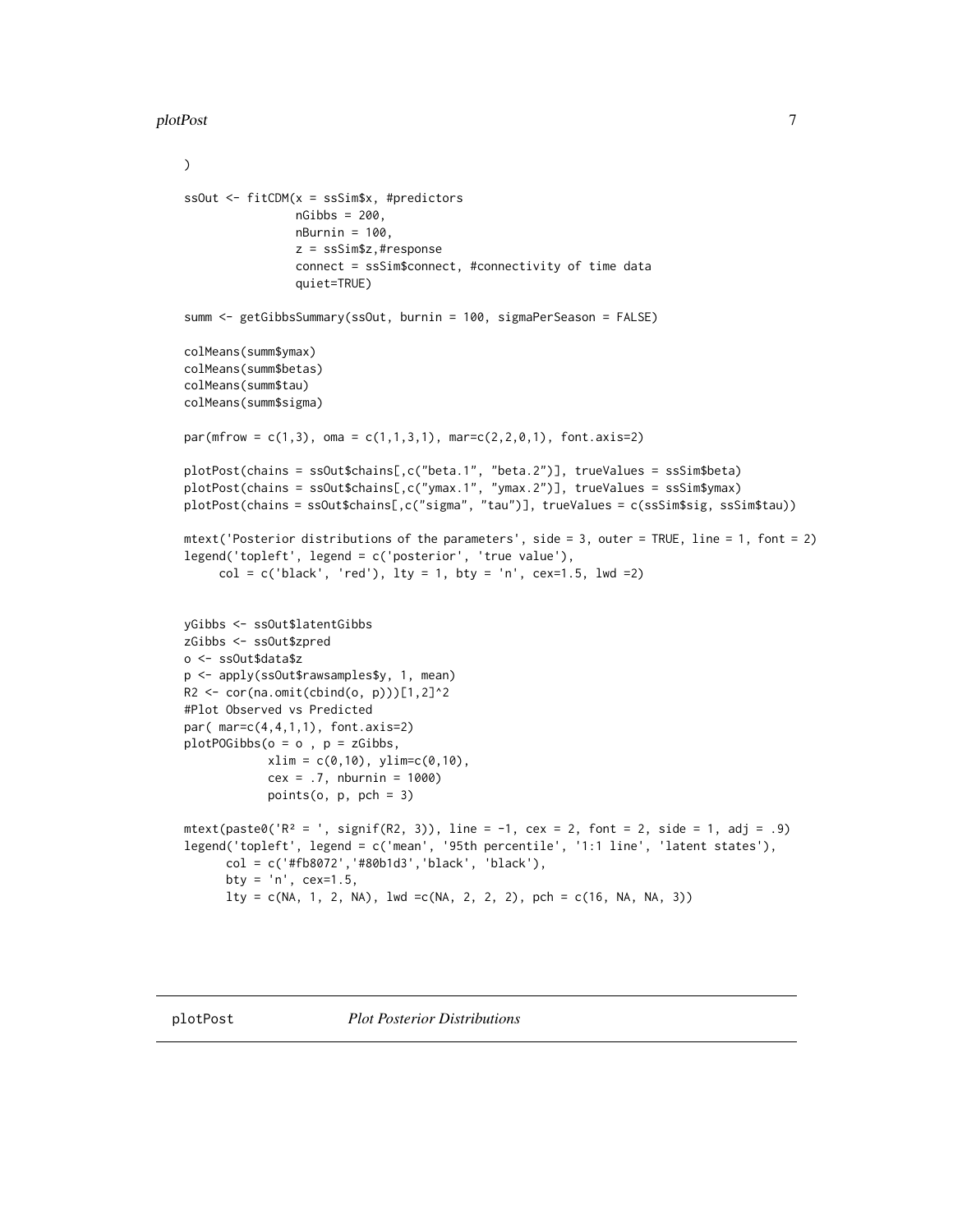#### Description

This function plot posterior distributions of the parameters.

#### Usage

```
plotPost(chains, trueValues = NULL, outline = FALSE)
```
#### Arguments

| chains     | Gibbs sampling chains                  |
|------------|----------------------------------------|
| trueValues | numeric vector of true values          |
| outline    | logical value whether showing outliers |

#### Examples

```
ssSim <- phenoSim(nSites = 2, #number of sites
                 nTSet = 30, #number of Time steps
                  beta = c(1, 2), #beta coefficients
                  sig = .01, #process error
                  tau = .1, #observation error
                  plotFlag = TRUE, #whether plot the data or not
                  miss = 0.05, #fraction of missing data
                  ymax = c(6, 3) #maximum of saturation trajectory
)
ssOut <- fitCDM(x = ssSim$x, #predictors
                nGibbs = 200,
                nBurnin = 100,
                z = ssSim$z,#response
                connect = ssSim$connect, #connectivity of time data
                quiet=TRUE)
summ <- getGibbsSummary(ssOut, burnin = 100, sigmaPerSeason = FALSE)
colMeans(summ$ymax)
colMeans(summ$betas)
colMeans(summ$tau)
colMeans(summ$sigma)
par(mfrow = c(1,3), oma = c(1,1,3,1), mar=c(2,2,0,1), fontaxis=2)plotPost(chains = ssOut$chains[,c("beta.1", "beta.2")], trueValues = ssSim$beta)
plotPost(chains = ssOut$chains[,c("ymax.1", "ymax.2")], trueValues = ssSim$ymax)
plotPost(chains = ssOut$chains[,c("sigma", "tau")], trueValues = c(ssSim$sig, ssSim$tau))
mtext('Posterior distributions of the parameters', side = 3, outer = TRUE, line = 1, font = 2)
legend('topleft', legend = c('posterior', 'true value'), col = c('black', 'red'),
        lty = 1, bty = 'n', cex=1.5, lwd =2)
```